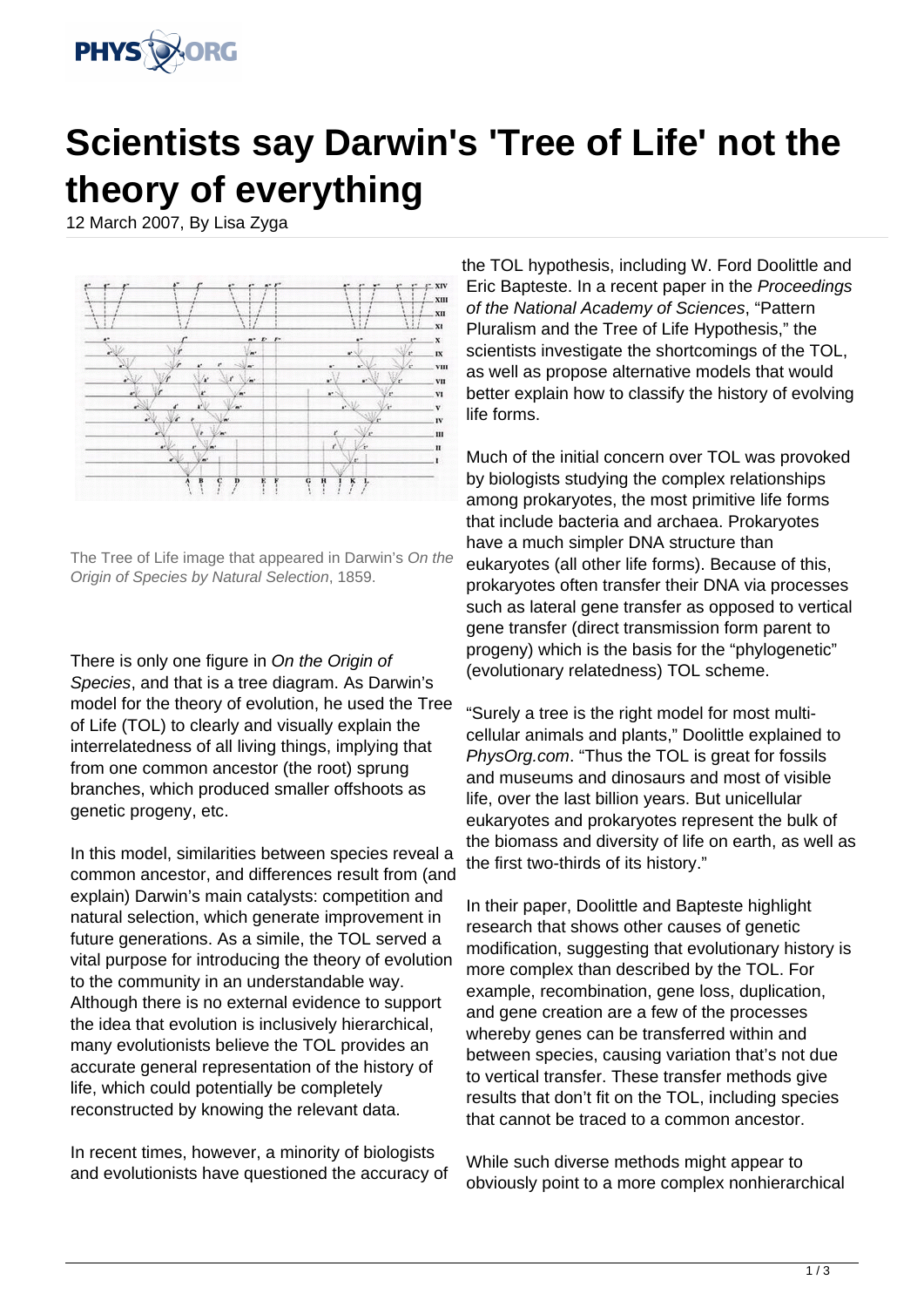

that the TOL thinking persists due to confusion between the roles of "process" and "pattern." The above methods are processes and are widely accepted by modern evolutionists, whereas the TOL is a pattern that, as Doolittle and Bapteste explain, has been ingrained in biologists' minds from early education as a single, unifying model. As spontaneously generated." the researchers explain of the current biology scene, "We may be process pluralists, but we remain pattern monists."

If this combination of thinking seems to clash, Doolittle and Bapteste suggest that the Western philosophical tradition of thinking in universal patterns has caused biologists to cling to classification without realizing it. The authors point out that many algorithms used to study evolutionary whole or part without the express written hierarchies impose or extract the TOL structure due *permission of PhysOrg.com.* to their intrinsic design. TOL is a paradigm that has stuck. But Doolittle sees ways to alter this mentality.

"Sure we can [re-train Western thinking]. That's what 'postmodernism' is about," he said. "I would agree that the need to classify might be built in, but the coupling of this practice to a specific theory about what classifications are 'natural' is surely not.

As an alternative to the TOL, the scientists suggest that relationships among life forms may be represented by whatever model fits for a certain purpose, a certain taxonomic group, or a certain scale. In contrast to pattern monism, they call this belief "pattern pluralism." While parts of evolution certainly are tree-like, other parts may be nets or webs or other complex models. Most importantly, however, there seems to be no "theory of everything" in evolution, no metanarrative to unify all life forms.

"In 2006, our understanding of evolution at the molecular, population genetic, and ecological levels is rich and pluralistic in character," the scientists conclude, "and does not require (or justify) a monistic view of the phylogenetic pattern."

As for any blow to Darwin's ego, the scientists point out that he never wrote about reconstructing

evolutionary scheme, Doolittle and Bapteste explain the tree in an attempt to relate every living thing, but rather used the model as a general guide.

> "I'd like to think he would adjust," Doolittle said about Darwin. "After all, his theory was developed before there was any understanding of genetics and when bacteria were still believed to be

Citation: Doolittle, W. Ford, and Bapteste, Eric. "Pattern pluralism and the Tree of Life hypothesis." PNAS, February 13, 2007, vol. 104, no. 7, 2043-2049.

## Copyright 2007 PhysOrg.com.

All rights reserved. This material may not be published, broadcast, rewritten or redistributed in